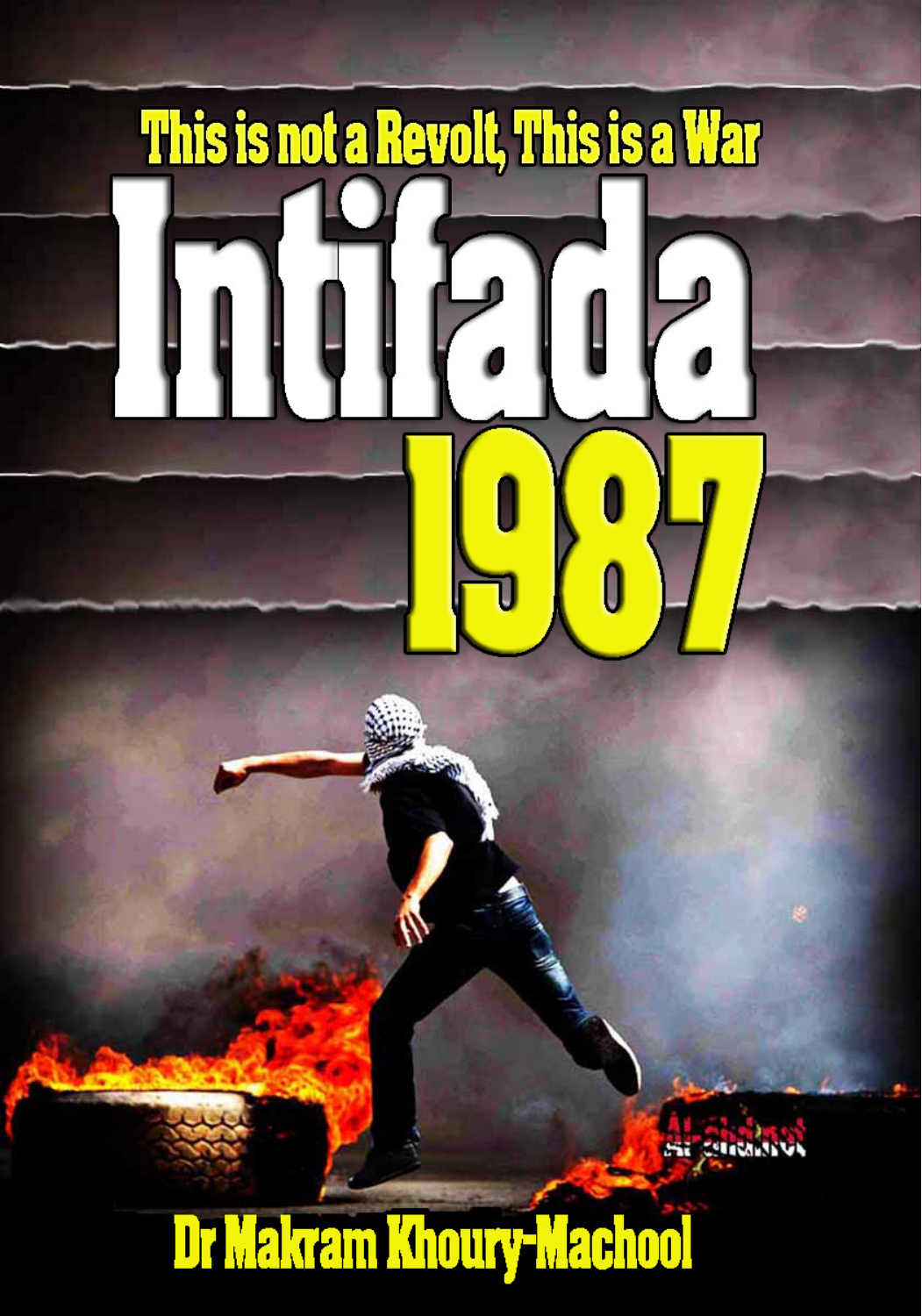# This is Not a Revolt, This is a War

*30th Anniversary of the First Palestinian Intifada* 

## Dr Makram Khoury-Machool

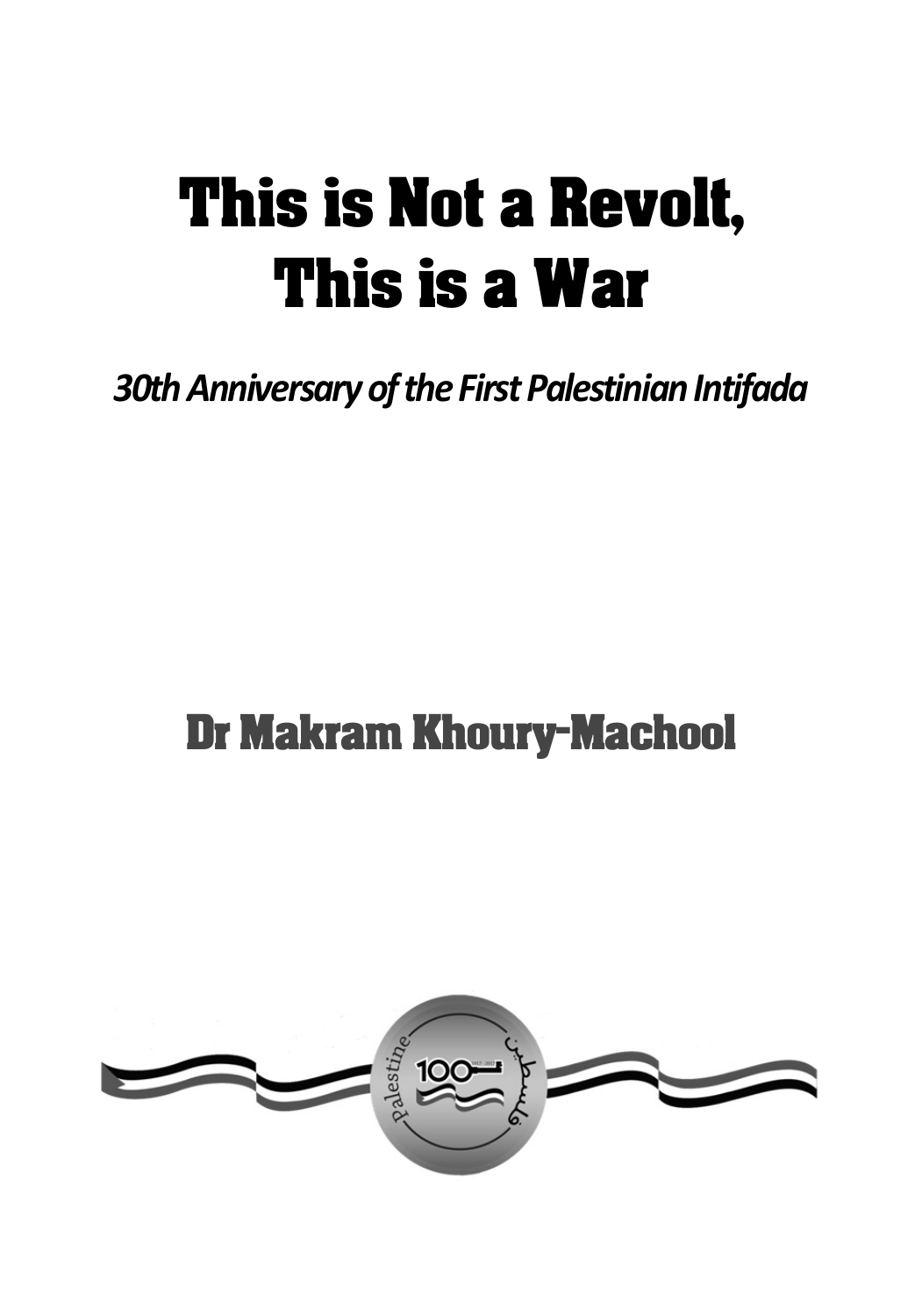# **This is Not a Revolt, This is a War**

*30th Anniversary of the First Palestinian Intifada* 

December 2017 marks the 30th anniversary of the first Palestinian Intifada. Dr Makram Khoury-Machool was the journalist to announce the outbreak of the Intifada in *Haaretz's* supplement in Tel Aviv (Ha'ir), back in December 1987. He was shot in the face and his report became a media event. This report, was translated into English 30 years ago (1987) by the late Prof. Israel Shahak.

## **This Is not a Revolt – This Is a War**

A long film, whose end we cannot yet see, began with a long wait at the Gaza taxi stop in Jaffa. For an hour, not even one taxi arrived. A Gaza taxi driver who was stuck with his taxi in Jaffa was not in a hurry to take me. Even on the way he continued to hesitate:

> "I don't know if I should have returned to Gaza today. We all know one thing: if Israel Radio's Arabic service says that the situation is calm, it's a sign that the opposite is true."

Shortly after 9:30 I got out at Bayt Hanun. I had more than an hour to wait before my meeting with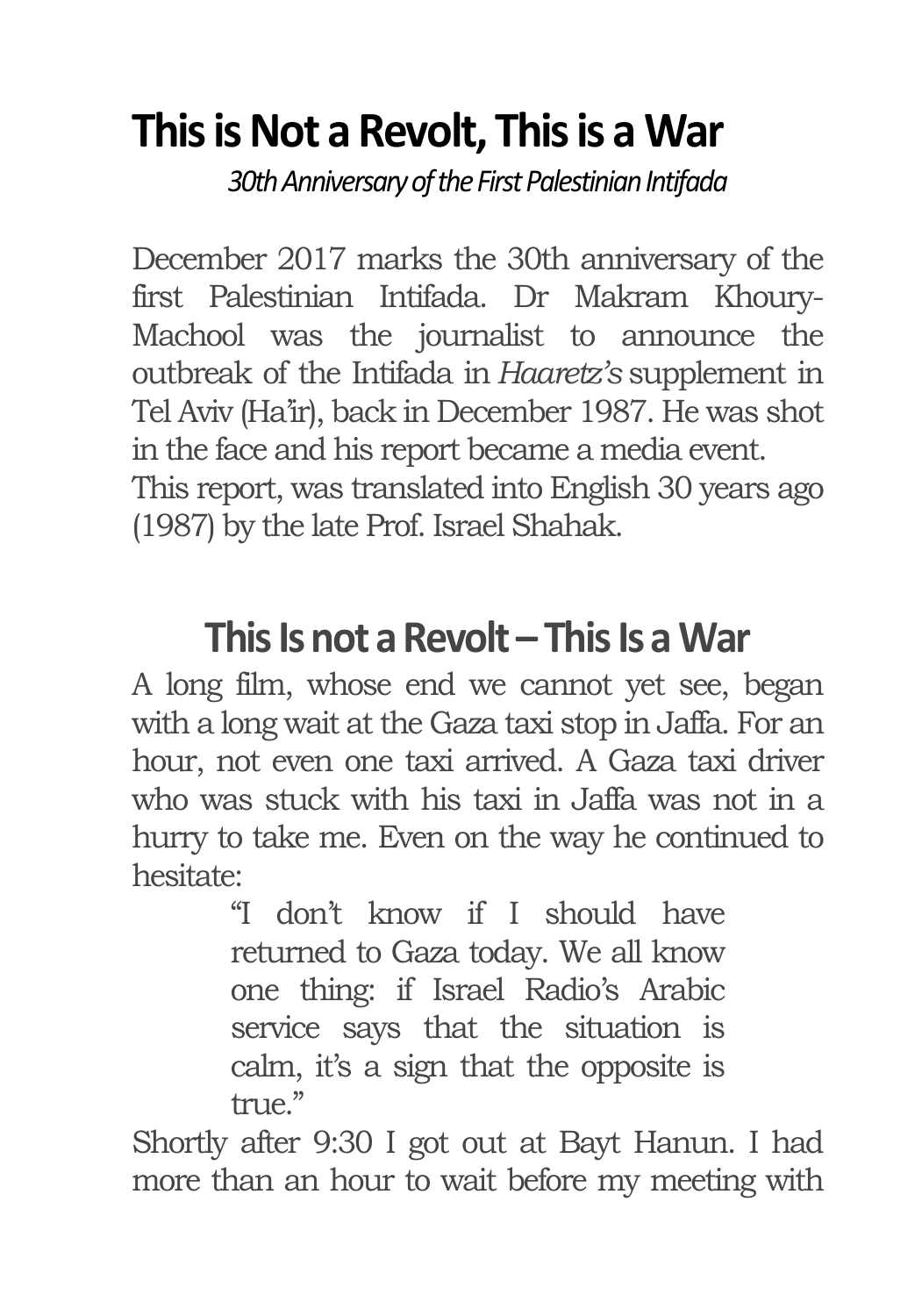the leader in the centre of Gaza City.

The streets were empty of people. After a few minutes I saw three army jeeps by the side of the road, and not far from them stood more than ten soldiers who opened fire down one of the side roads. Walking on south, toward Gaza, I passed the soldiers, and suddenly I found myself in no-man's land. From one side hundreds of demonstrators approached me, throwing Molotov cocktails, stones, and sticks. Behind me were the Israeli soldiers, who were now firing at the demonstrators.

I saw the soldiers firing the guns at their stomachs and pointed straight forward. The bullets passed by me. I heard their whistles. I had not managed to work out how to get away, when I found I was covered with blood. I felt no blow or pain. It was as if someone had poured a bottle of blood over my head. I pulled a red and white *kuffiyyah* out of my bag and bandaged my head with it.

Meanwhile I moved to the side of the road, away from the centre of the conflict. A passing taxi picked me up and took me to *Shifa* Hospital in Gaza. During the whole journey, I heard bursts of fire.

At the entrance to the hospital about thirty doctors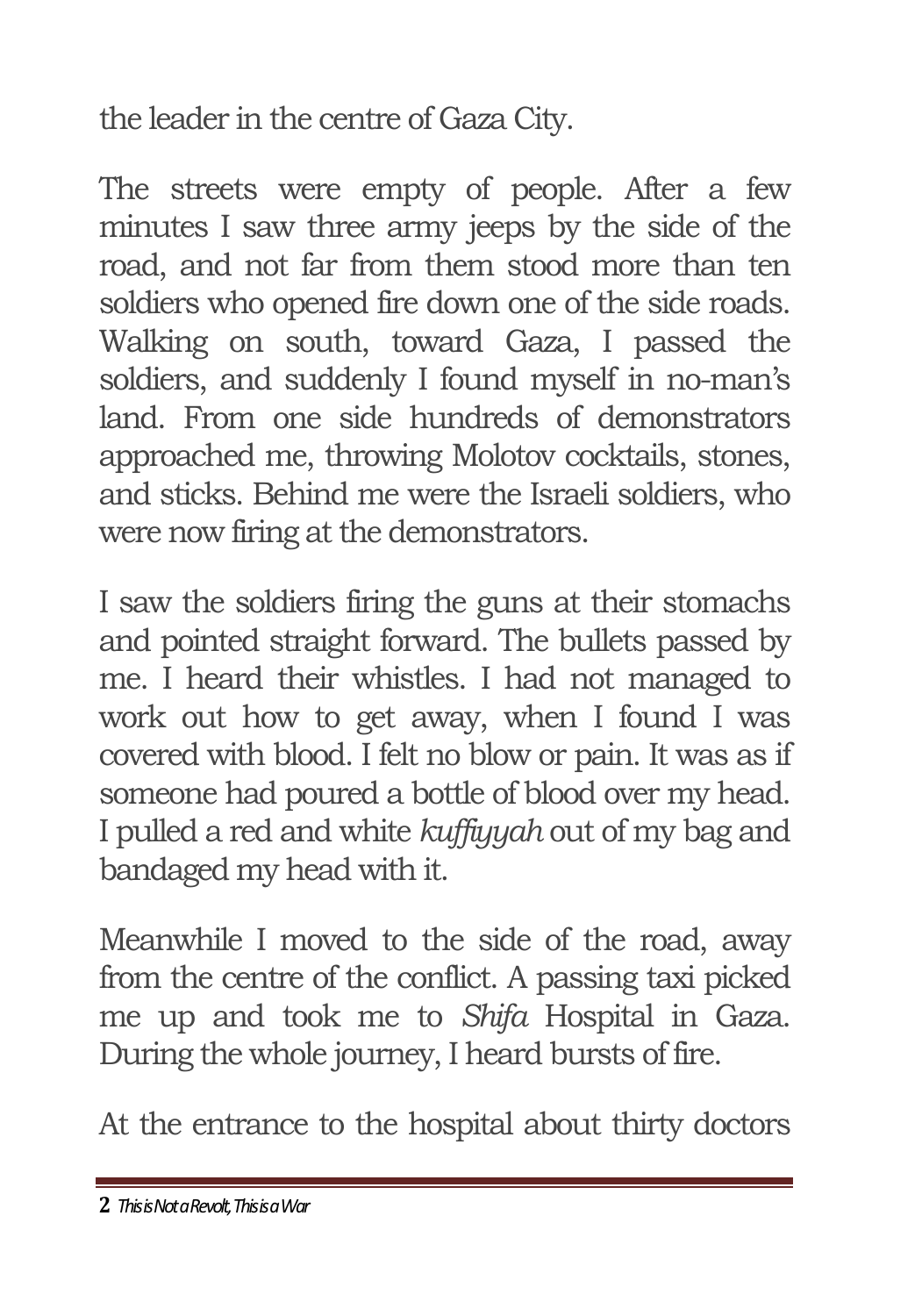in white gowns stood waiting for casualties. I was the first. They took me into the operating theatre, and ten doctors, including surgeons, all began to treat me at once.

One of them took my blood pressure, a second my temperature; a third checked my stomach; another connected me to an ECG machine. I was injured in the face, next to my nose. While they were stitching me up under a local anaesthetic, a lad of about 17 was brought into the hospital. He had been shot by soldiers at the incident in *Bayt Hanun*. From the operating table, I saw in the mirror the barrel of a gun waving nervously across the windowsill. The second casualty died on the operating table, right next to me.

I left the theatre straight into the hospital courtyard. Seven soldiers stood at the side and arrested all the youths who came to inquire about the condition of their wounded comrade. I decided nevertheless to try to reach the meeting place. A man was waiting for me there, and he took me to the leader.

The condition was that I should not know his name nor other identifying details such as where he lived, where and what he studied. Later I saw him in action, giving orders, receiving reports, directing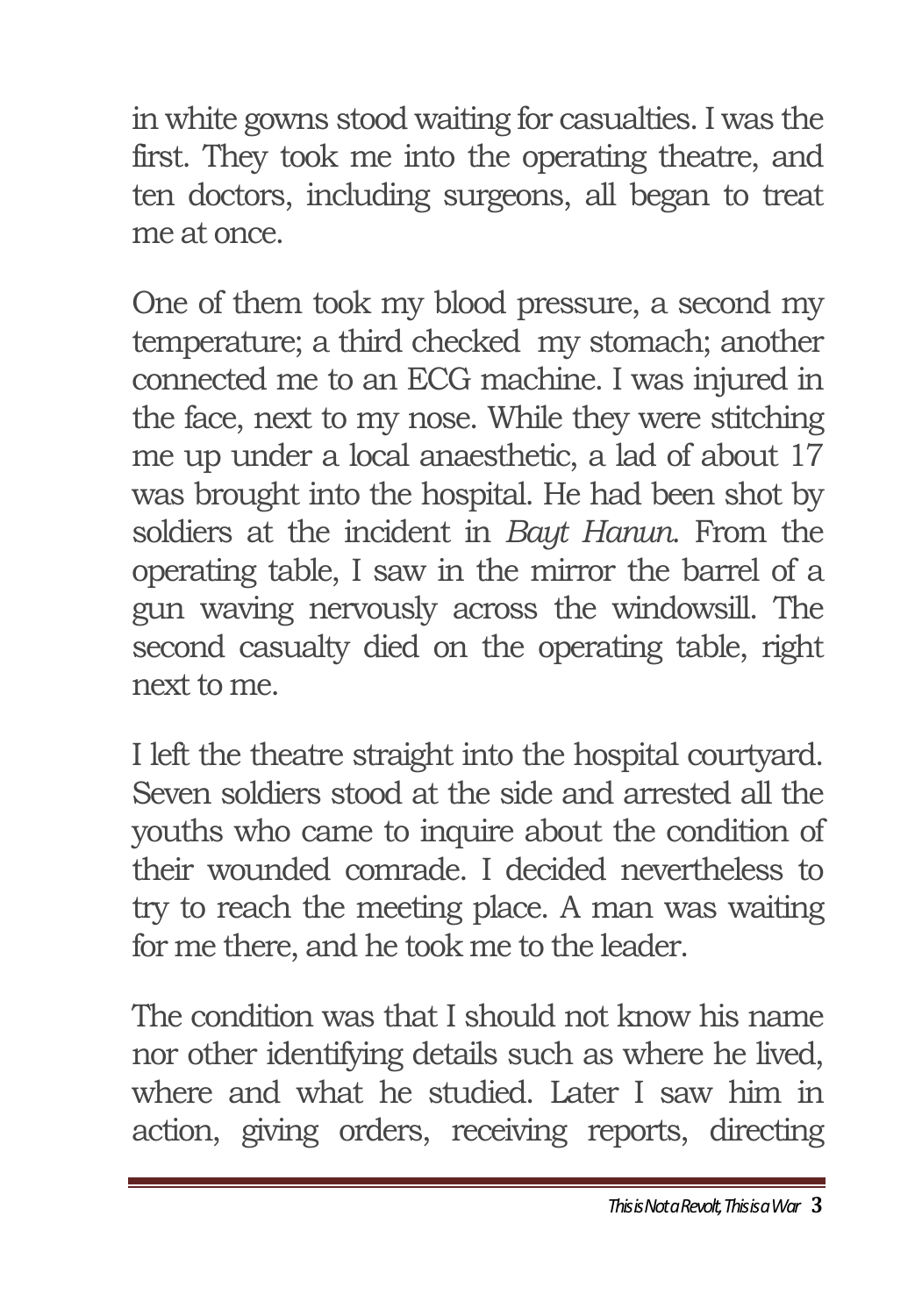thousands of people against the army. Twice I saw IDF soldiers withdraw.

He speaks perfect literary Arabic and also good Hebrew. His speech is open and decisive, laced with figures and data. Every half hour he received up-todate information from his people on what was going on in the Gaza Strip. Around him I saw five people who kept him supplied with news.

During the day, I was with him in various parts of Gaza and the refugee camps of *Jabalya* and *Shati'*. He always stood erect, steady, almost without moving. In every place, people were drawn to him as to a magnet. I talked with him as we walked along the paths and alleys between the houses.

The Gazans who saw me at his side asked what I was doing there. They expect that journalists, foreigners as well as Israelis, will sit in the military headquarters or travel about surrounded by 20 jeeps, take a few photographs, and leave. The leader said about this, "We told all our people not to believe the signs which say 'Foreign Press' because the settlers, the army, and the occupiers are behind them, in order to hitch a lift and get into the Strip." But despite this, he said, "The progressive Jewish journalists are the most intelligent and best people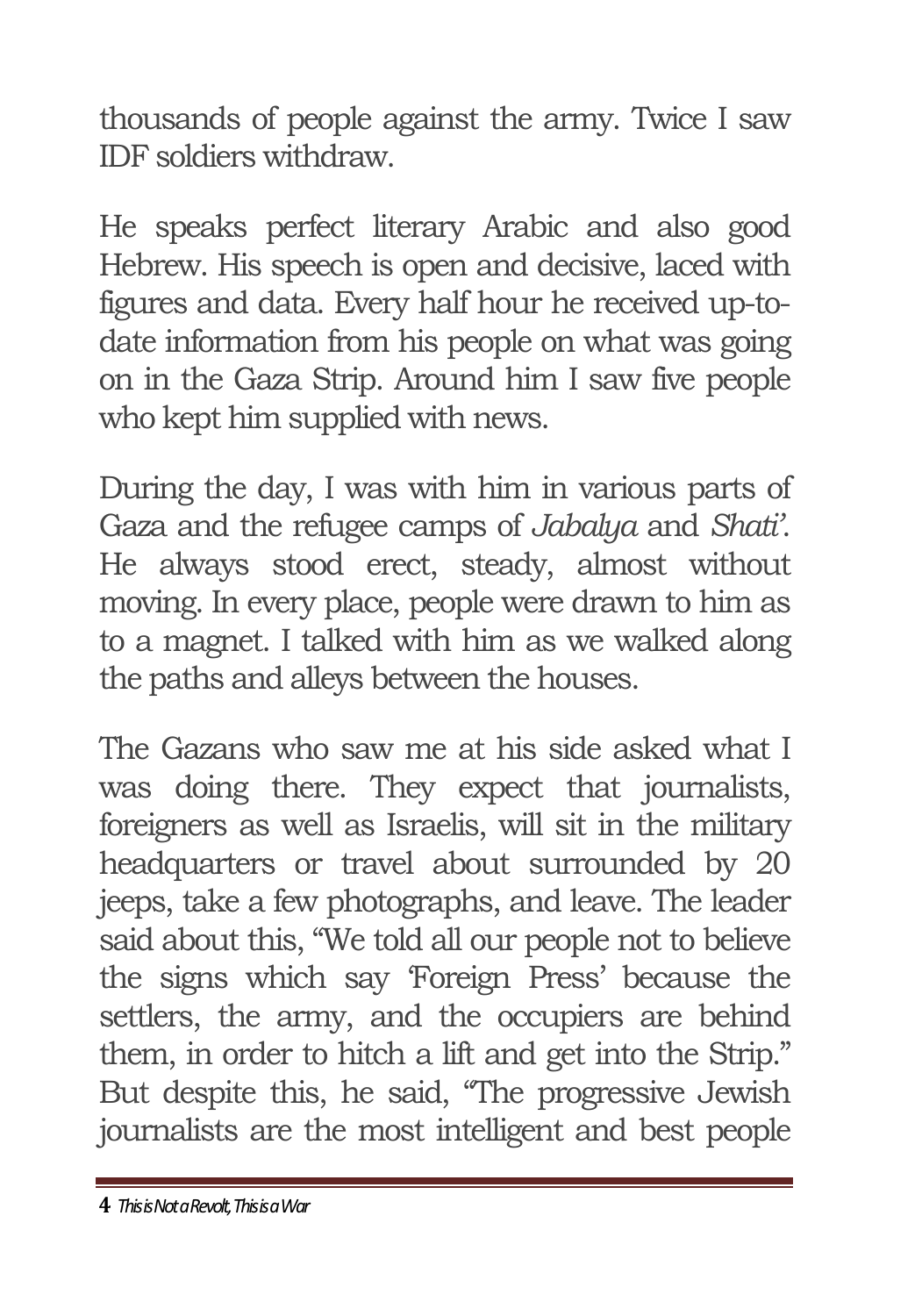### in Israel."

The bandage on my head broke some of the barriers of suspicion. As far as I was able to tell, he spoke to me candidly and with a great deal of honesty. "They are not really demonstrations and this is not a revolt," is the leader's contribution to the debate in Israel. "This is a war that continues 24 hours a day. We are working in rotation. The order was that the youngsters should go in the front, facing the fire, and they don't hesitate to do so. They block the army's central route. It is the first time in history that this has happened. I go through the whole Strip and instruct them in the camps. It's not just school children. By now it includes everyone aged from nought to a hundred. Here is a 55-year-old woman who took part in the events and was hit with a stick by the soldiers. The women are not afraid.

Ninety percent of the people in Gaza belong to political groups. They don't need instructions from anybody. In any case, people who live under occupation and oppression do not need someone else to incite them."

## **How do you organize the demonstrations now?**

"Once, in order to start a demonstration, we would send the children to organize a disturbance. Now,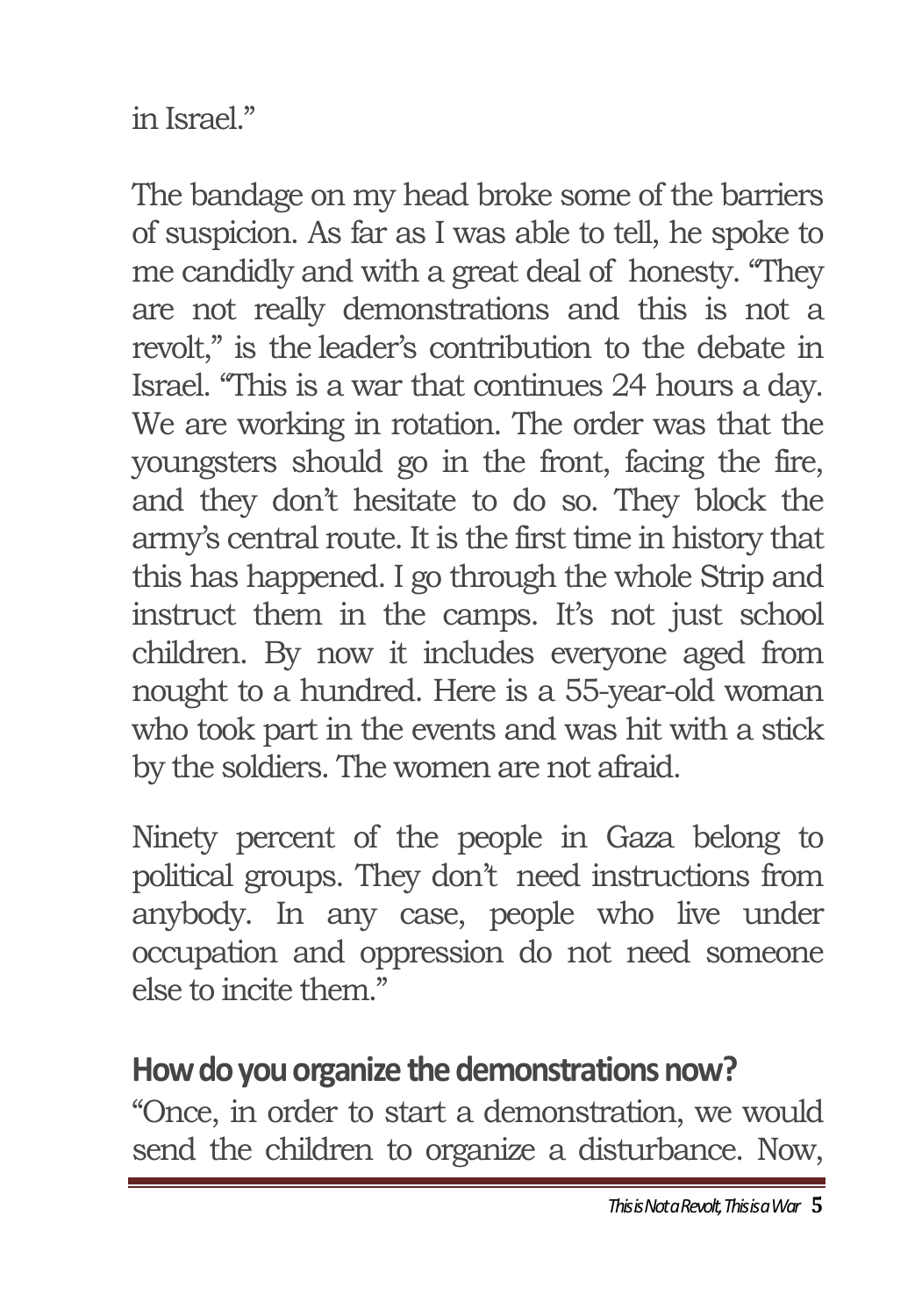everyone is out on the streets at 3 in the morning.

Not ten or twenty people, but hundreds. We don't have a timetable, but we already have a custom, waves of people going out, at 3 am, in the morning, at midday, early evening. From the evening until 3 am, we sleep and organize.

Sometimes, if the situation demands it, we even go out at 10 pm, because during the night, the army doesn't effectively control the streets and doesn't know the local topography, so we are in control. For instance, yesterday in *Jabalya* refugee camp, there were demonstrations all night and there was not a single soldier, even though there was a curfew. The soldiers simply fled, because thousands of people formed a sort of moving human wall, and nothing will work against something like that, neither an iron fist nor bullets."

### **Aren't You Afraid?**

"It is forbidden. It is simply forbidden to be afraid of anything. The occupation authorities think that if someone dies and they take the body and permit the burial only during the night, then there will not be any disturbance. But our thinking has already passed this barrier. The new system is that we snatch the body from the hospital and bury it and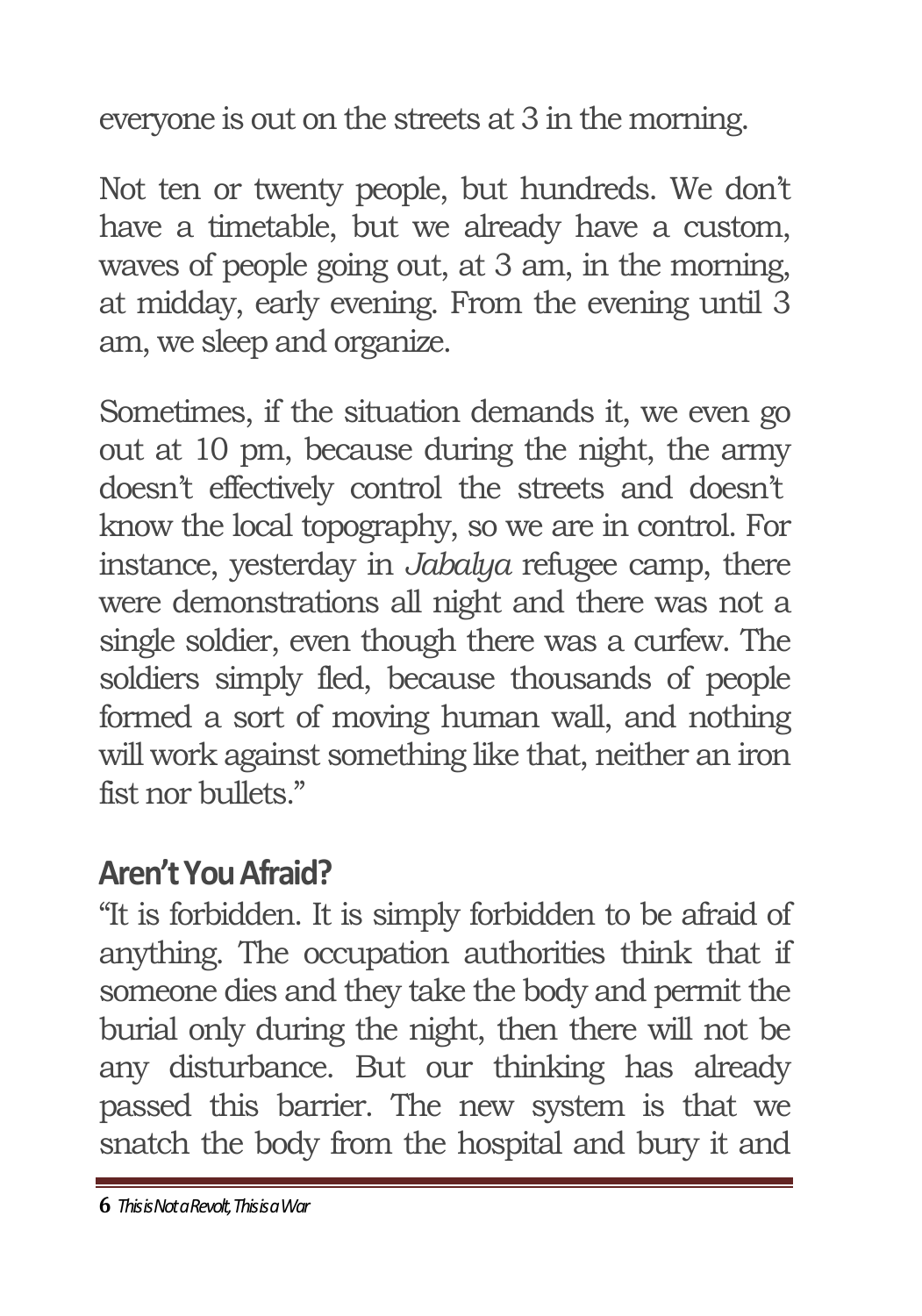turn this into a sort of spontaneous demonstration. We also forbade the doctors to give the bodies to the military authorities, and anyway the doctors are not in control of this, for we have no difficulty in snatching the bodies. For instance, in the past few days we have snatched four bodies and organized night funerals which have turned into demonstrations. Then the whole area, like *Khan Yunis* yesterday, is out on the streets. Not a single person stayed at home. Thirty-five thousand took part in that funeral. During the funeral, we injured seven soldiers. Yesterday, I made a few trips, from *Khan Yunis* to Rafah and from *Rafah* to *al-Burayj*. There were tens of thousands, and until 3 am the army could not break in. The distance between the Gaza sentries and the army was fifty meters, and the army simply didn't dare to come in."

In one of the side roads, someone came up to him and said that a 17-year-old boy had been murdered in *Bayt Hanun*. That was the lad who had died on the operating table next to me. All the time, he received reports, how this youth had been struck, whether with a stick or something else, on what part of the body, and where this had happened. He explained that the distribution of leaflets from any organization was forbidden, but if he wanted to he could organize the distribution of leaflets every day,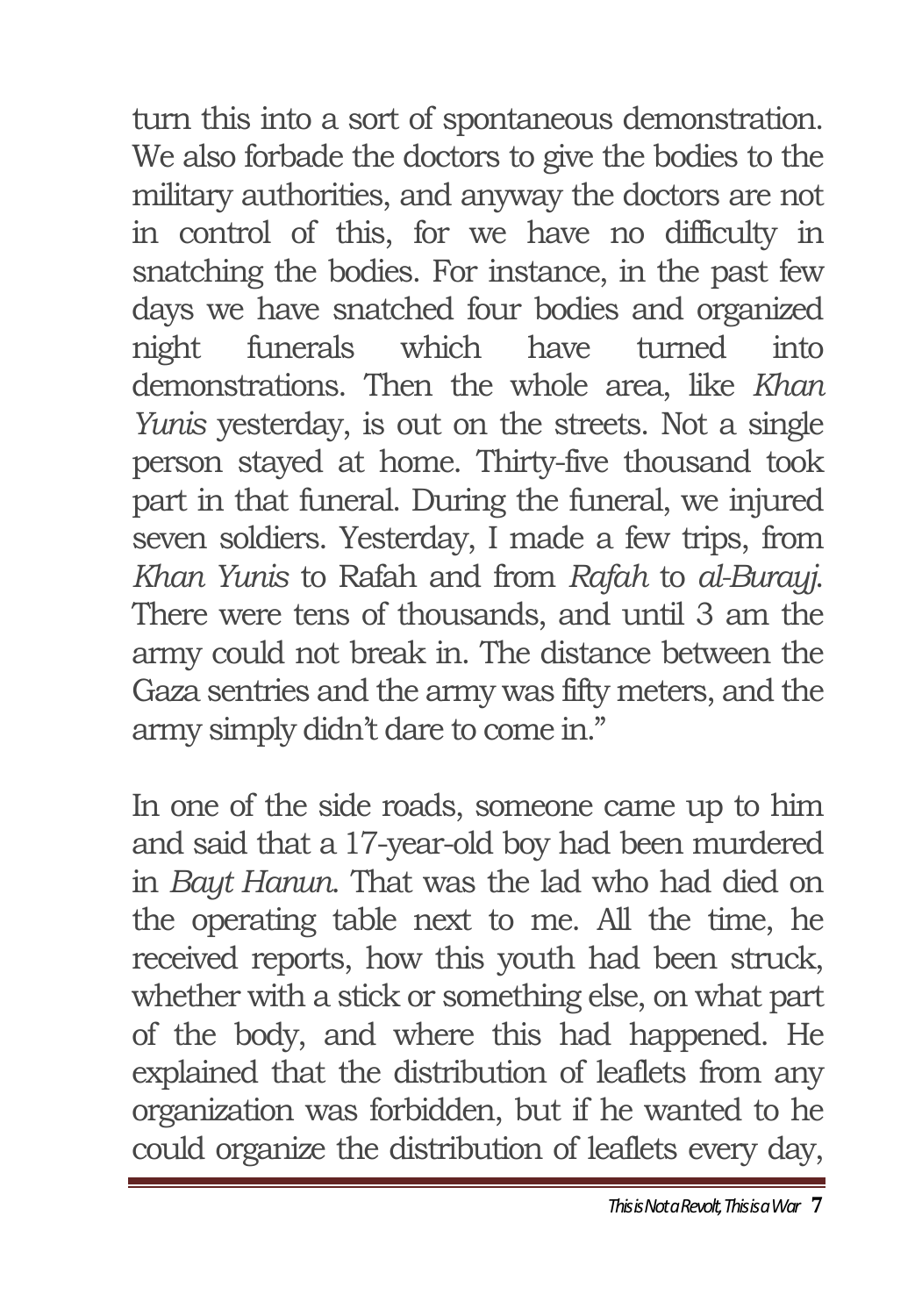without problems [sic]. "We already know how to identify their civilian information. We feel their presence, particularly in the mornings. We have seen to it that the army does not know who the inciters are. The authorities will not see another inciter. There is an instruction, and everyone goes out, quite spontaneously. There are no single inciters."

When I asked him about the role of the leader in directing the masses, he was modest. "No, not exactly a leader. More like a giver of order." But the hours that I spent in his presence showed that his orders are carried out with an almost religious obedience.

This is how he sees things. "Out of 650,000 residents of the Strip, the occupying authorities have so far arrested 47,000. Every one of them is already his own leader where he lives.

The arrest creates a leader. We cause the politicization of the people, and they like this because they need it. Let no idiot think that external forces are directing what goes on inside. The people inside belong to all sorts of organizations, which are like political parties of the nascent state. Even those who do not belong to any group identify with the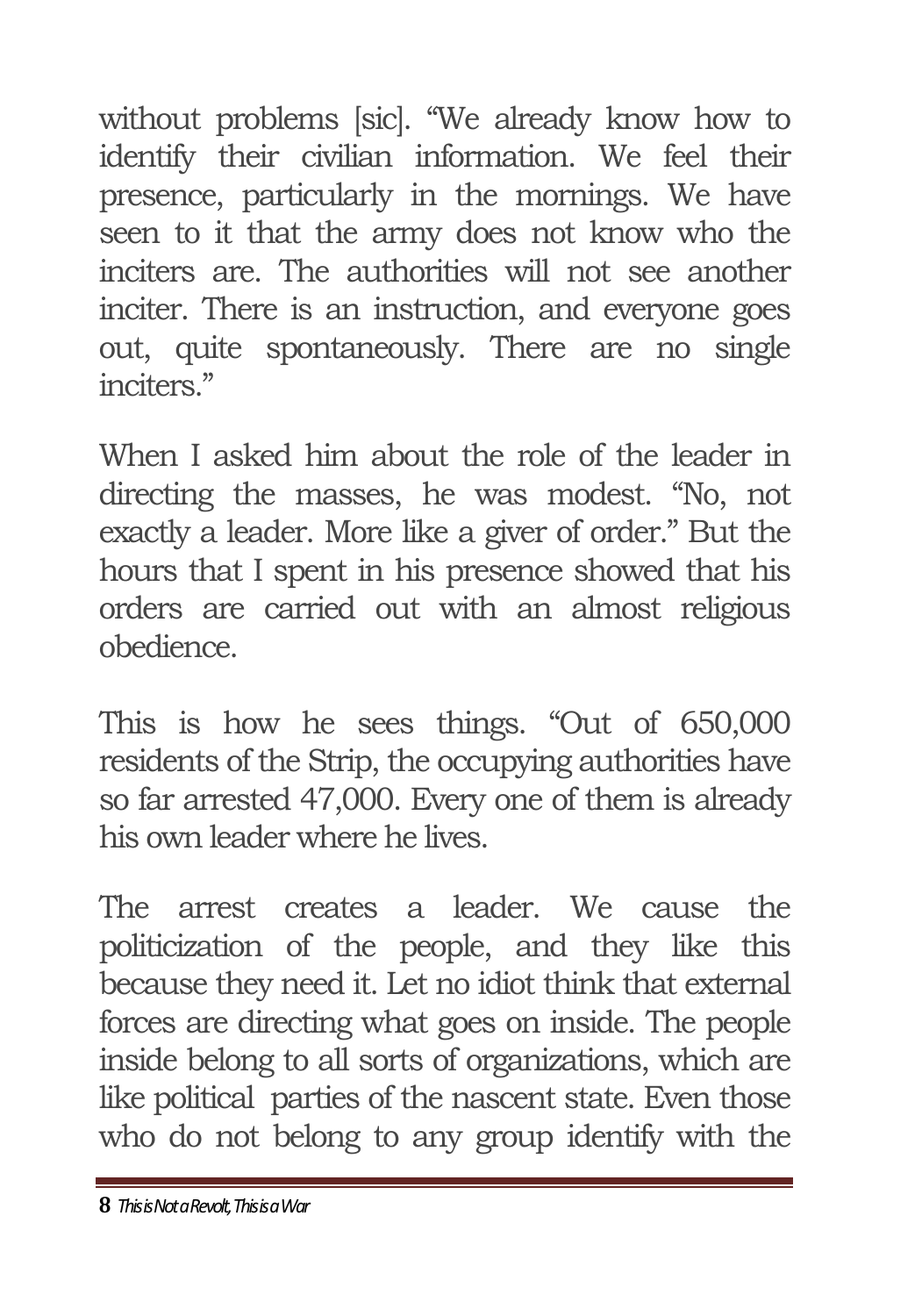overall struggle."

Over the years, a sort of quiet hatred has developed among the residents of the Strip for their compatriots in the West Bank. They feel neglected, even forgotten. The journalists reporting on events in the territories usually set out from Jerusalem. They easily reach Ramallah or Bethlehem, but rarely get to Gaza. So the West Bank naturally gets press coverage, even when much more important things which are happening in Gaza don't find any expression in the media.

Loyalty to what is called "unity of Palestinian ranks" prevents the Gaza residents from expressing their frustration, but many of them feel that the national leadership in the West Bank looks down on them in the way town-dwellers usually regard residents of some distant province. The leader was only prepared to say these few words about the differences:

> "The Gazans, if they decide to do something, carry it out to the end. The West Bank is almost paradise compared to the Gaza Strip. Even such a simple thing as a passport is denied to them. The only thing that most of them have is a refugee card."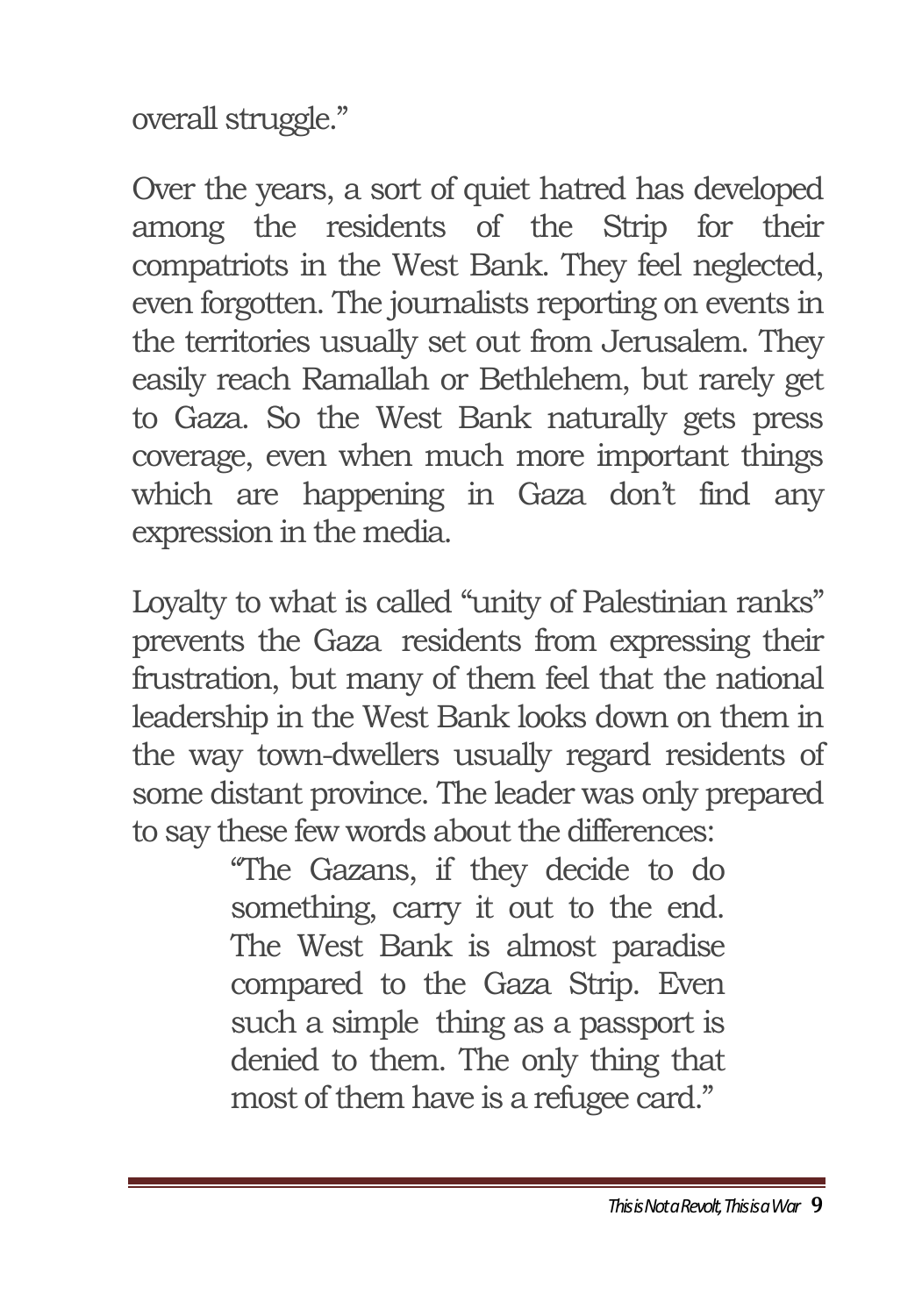Perhaps this is the reason that the Gaza Strip has always been distinguished by a large measure of independent action. At the end of the 1960s, the underground groups used to organize under the umbrella of one of the Palestinian organizations, but even when contact was made with the leadership outside, it was hard to maintain it. Decisions on activities were taken in the Strip, and the residents usually got hold of the arms and sabotage materials by themselves. In recent years, it has been decided to maintain a strict separation between the armed groups and the activists considered "political." In no case have shots been fired at the army from among the demonstrators, which should have been likely to lead to a bloodbath. The local leaders are responsible for this discipline.

 "Every quarter has its own leader, who is usually some major personality. He will be known for this high political consciousness, for his charisma, and he will not have to do that much persuasion, for the situation helps him, and he will just have to give the signal. Every one of these leaders has already become a symbol. In a large quarter, there will be two or three leaders. The detainees are usually political people, who belong to an ideological current and not necessarily to a particular organization. The leader creates around himself an organized mass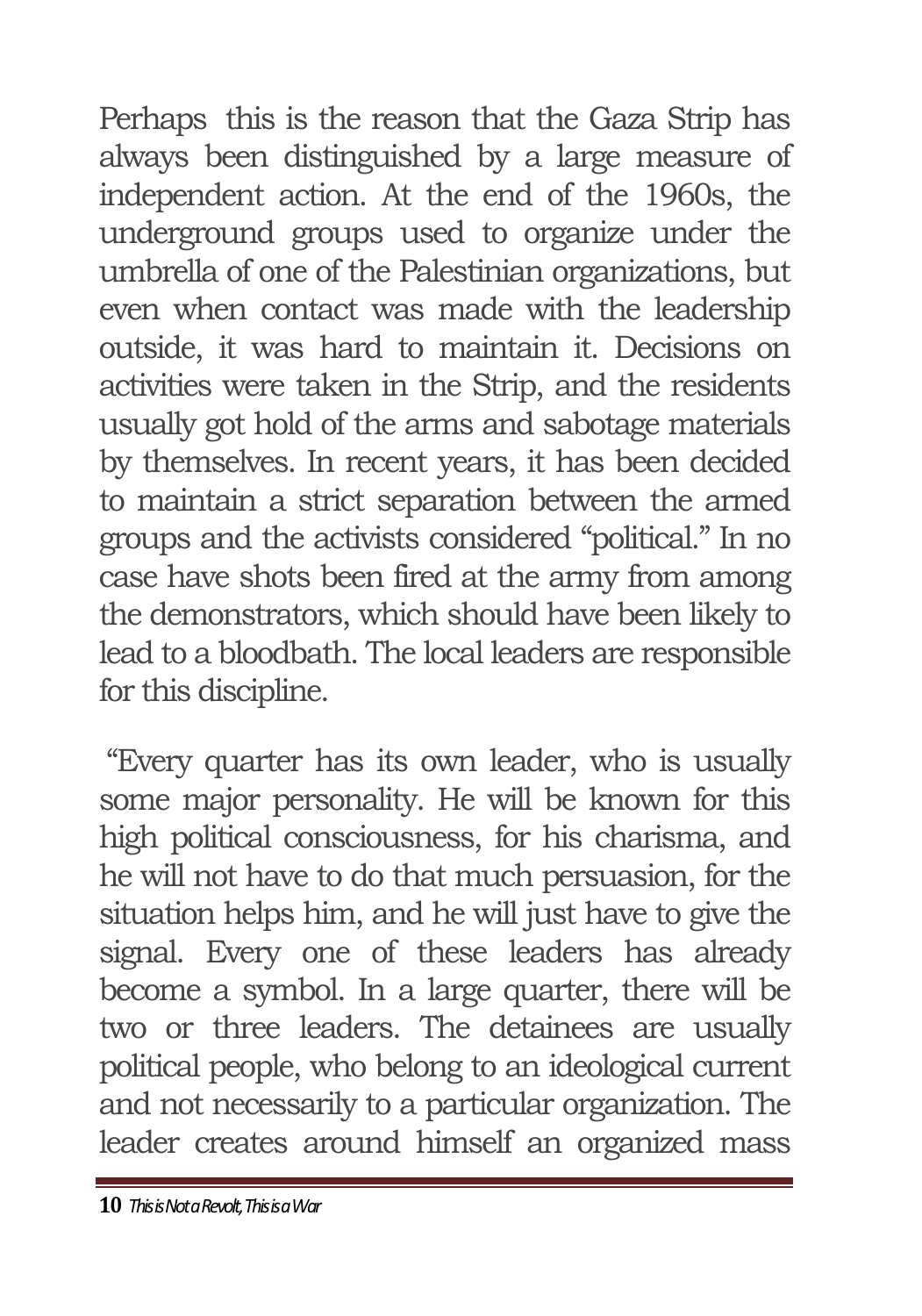which at any time can go and do whatever is necessary. In effect, we want the army. We don't demonstrate when it isn't here. We want it in order to confront it, in whatever way we can."

Referring to the efficiency of the organization, he said: "Yesterday, five hundred women went to *Bayt Hanun*, and they only knew of the planned trip five minutes before they left. The conscription of all levels of the population is in effect like a military operation. When we want to operate through the whole Strip, our short experience has taught us that within a few minutes we can block the main traffic route leading out from the Strip. When the army says that it has opened the main road, it is a lie because the road is blocked by our people."

He stressed: "It is not correct that the mosques are centre of incitement. We only use the mosque loudspeakers, nothing more. Now the whole community is united in one front. At the moment, it doesn't matter who the organizations are, even though it is known that the Popular Front is more revolutionary than *Fateh*. The basic presence on the ground is of the Popular Front and *Fateh*, though in terms of numbers, *Fateh* is bigger."

Suddenly he disappeared. I don't know where to. He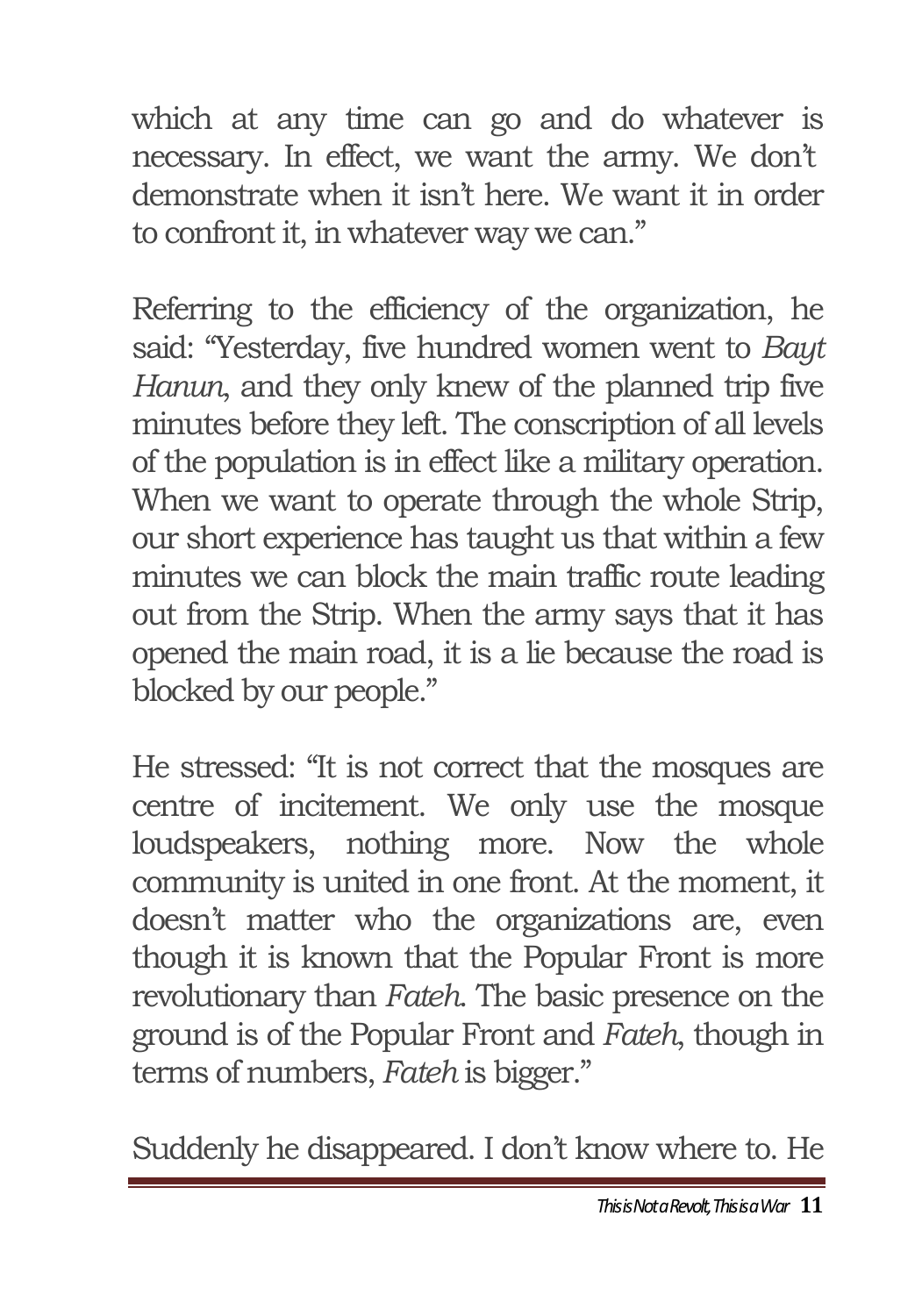didn't say goodbye or farewell. I met him again about an hour later in *Shifa* Hospital, in which his forces had been besieged for the past five hours.

Shortly after 11 am, I arrived at the Red Cross building, in which about two hundred lawyers had been barricaded since the morning. At 11:45, they decided to go out for a silent procession to the hospital, which had filled up with casualties over the previous two hours. A strange procession in the Gaza street, many grey heads, tens of men in suits and ties and polished shoes, marching silently between the smoking tires. In the hospital courtyard, the leader received them. "Take off your ties and join in with everyone else," he told them. Some of the elderly lawyers were offended. After five minutes, they were all busily throwing stones at the soldiers surrounding the area.

A small mosque stands next to the hospital. The leader went in, put a few guards at the door, took over the loudspeakers, and let his men in. The news of the death of the boy from *Bayt Hanun* started to spread, and hundreds of people streamed toward the hospital. Within an hour, thirteen people arrived at the hospital with gunshot wounds. Among them I saw a girl who had a bullet in her bottom, and a youth injured in his arm – two holes, entry and exit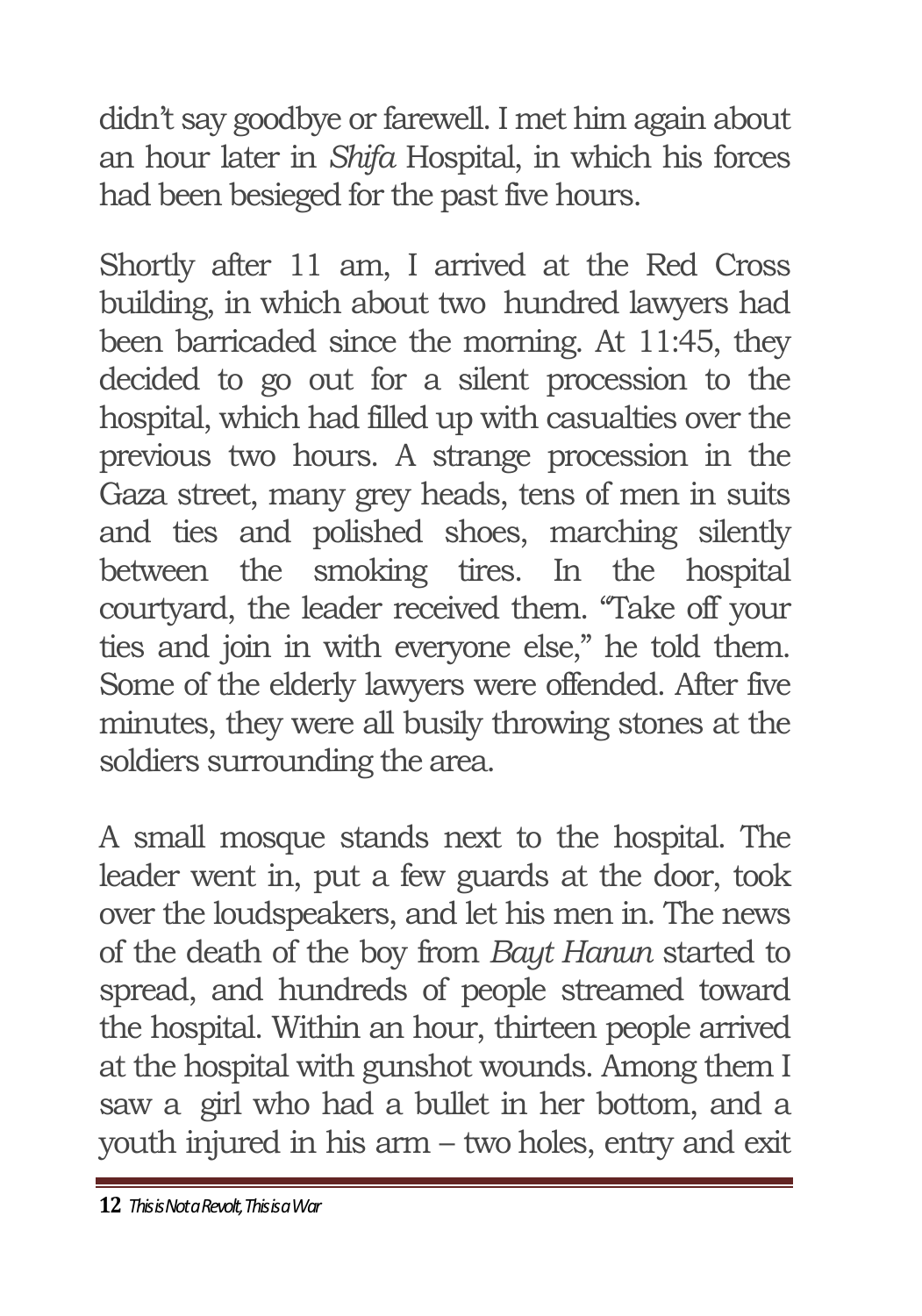wounds of the bullet.

All of the hospital buildings were already full, thousands of people. Many of them were seeking shelter from the shooting in the streets, assuming that the army would not enter the hospital. It was hard to pass along the corridors. Shooting was heard again. Close, very close. The leader started to send his people out. The youths went out first, the adults next, and all the women behind them. The leader instructed them to pass stones from the rear to the front. A chain was formed, and a rain of stones was thrown out. After each barrage, the leader ordered, "Everyone, inside!"

The soldiers started to fire at a youth on the second floor of the east wing. He jumped into the courtyard to escape from the shots. A few soldiers came into the hospital grounds. The youth tried to escape, but saw a soldier facing him. He stopped running, stood facing the soldier, opened his shirt, bared his chest and said "Shoot!" The soldier pointed the gun at him and, from a distance of fifteen meters, fired.

This happened in front of my eyes, less than twenty meters from me. The soldier's face is engraved in my memory. From all around shouts were heard, "Wounded! Wounded!" The shooting continued. The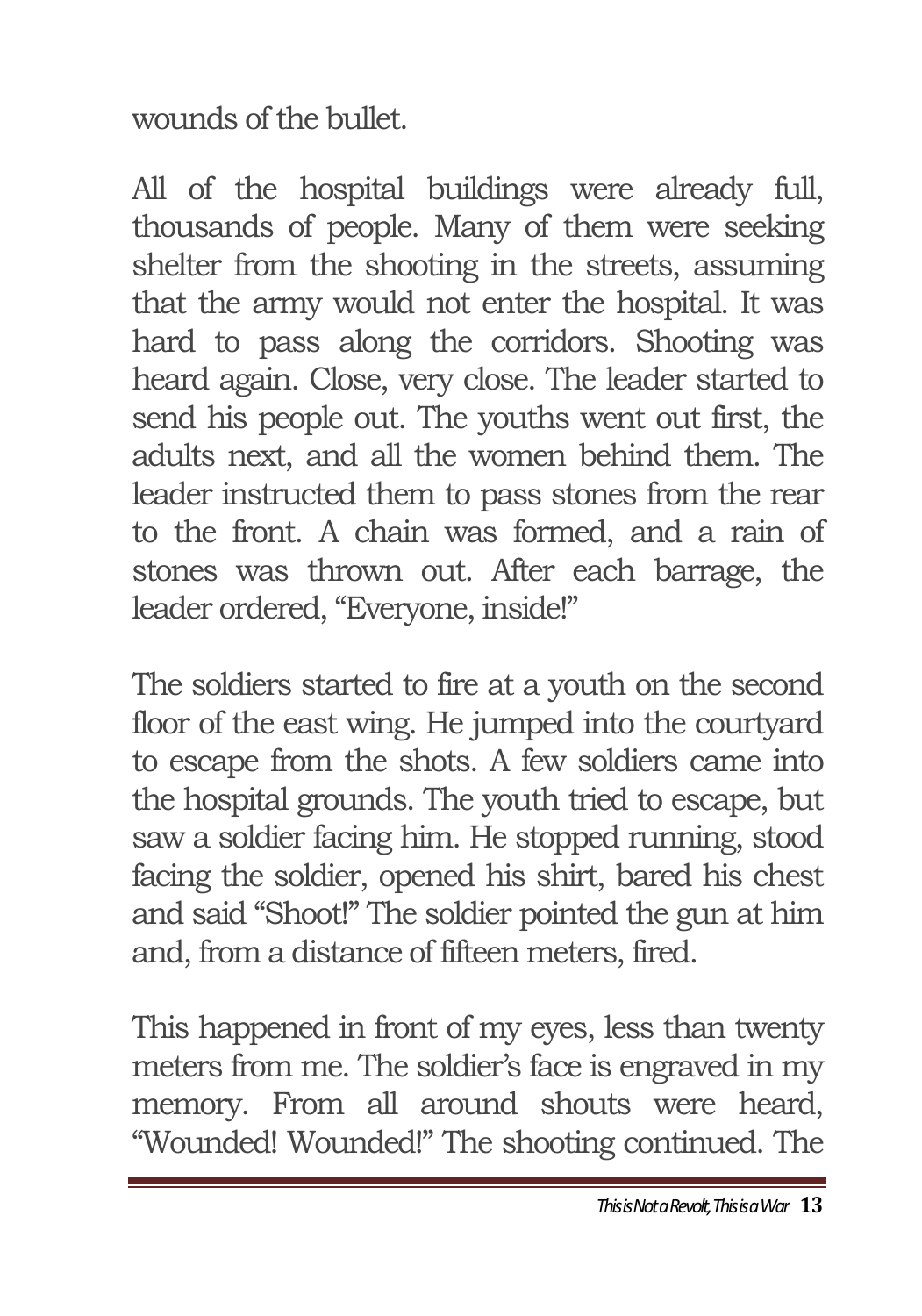leader ordered, "All the women, out, to the wounded." They went and fetched the body and put it on a stretcher. I went into the theatre. The doctors told me that the bullet had cut a main artery. Immediately it was known that the boy was dead, masked youths came and took away the body. The soldiers withdrew about 300 meters, to *'Umar al-Makhtar* Street.

The youths marched with the body in a short procession and disappeared within minutes. A few hundred people arrived with each further casualty or body. They started to make Molotov cocktails in the hospital. I saw a little boy take a bottle from the floor, pull out from his pocket a plastic flask of turpentine and a rag, fill and seal the bottle, light a match, and throw it. Flames started to rise from the tires which had rolled into the courtyard. The leader told me that, in addition to the stone and the Molotov, they had returned to an ancient method: the sling and stone, like David.

The soldiers, who in one of their assaults had come very close to the hospital, were trapped between the burning tires, and hundreds of demonstrators started to surround them. The soldiers tried to flee, but the demonstrators managed to capture one of them. All of his comrades ran.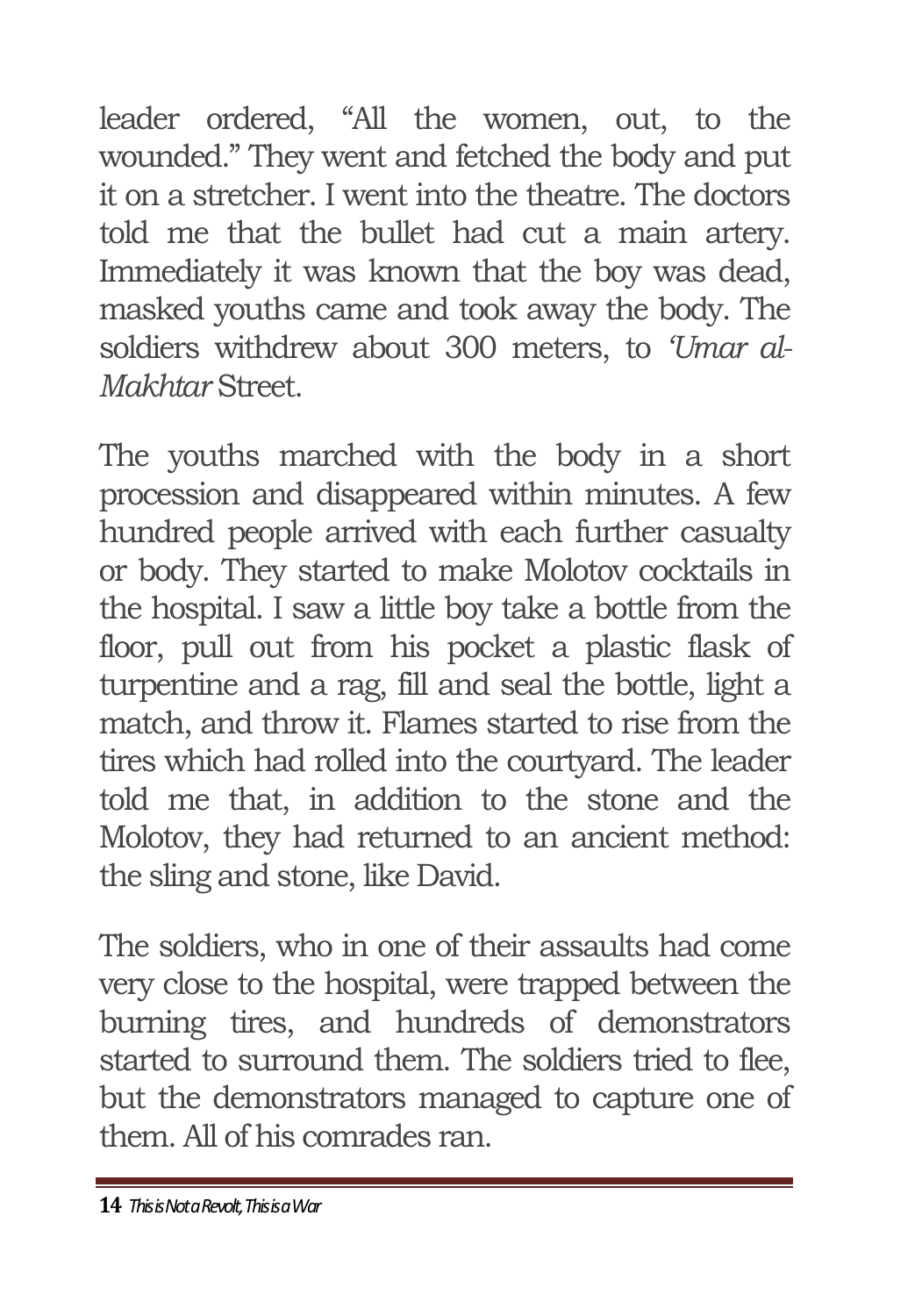The captive was stripped of his clothes. His jacket, his pack, and all of his equipment were taken. Nobody touched his body, and he was released wearing only a pair of torn trousers. If they had wanted, they could have killed him. They opened the pack, searched it, and asked where the grenades were. Some of them started to dance, with the rifle magazine in one hand and a "V" sign on the other. They threw the soldier's jacket and shirt on the ground, and pressed around to trample on them. I asked them, "What are you so happy about?" and they replied, "It is the greatest humiliation for the occupation."

After this victory, the leader found a few minutes for me. "Once it was difficult to hold even a strike," he said. "Today, they strike easily. The army opens the shops, and they close them. Rashad al-Shawwa, who no longer has any influence, says that what is happening in the Strip is an expression of people's despair. But those in despair do not struggle. They surrender.

We don't actually have firearms, but even so, if the situation continues we won't only push the soldiers back to Eretz Junction [the major road junction outside the Gaza Strip], but to Tel Aviv."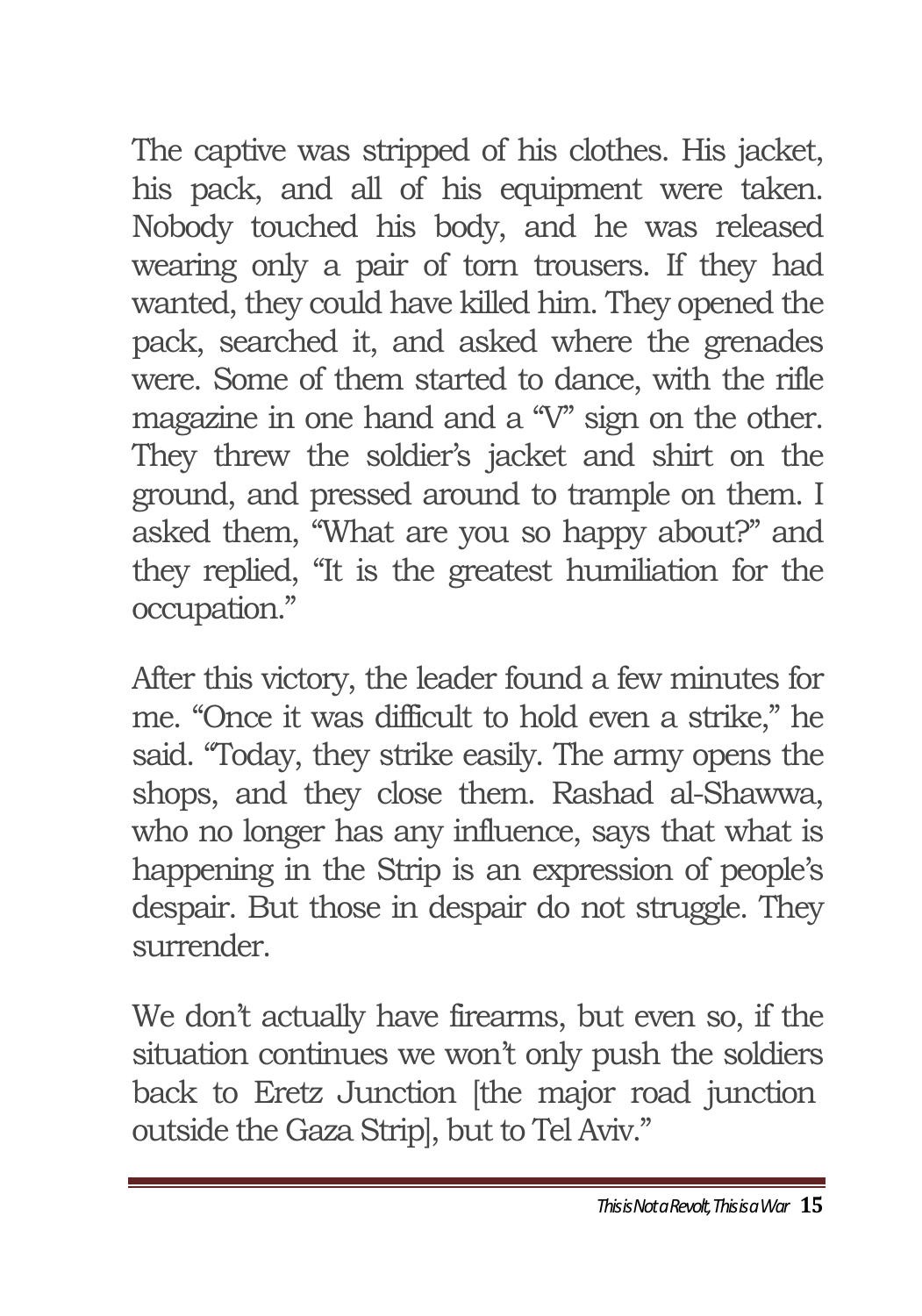My injury started to bother me. A few doctors ran after me, offering me ice compresses. One offered me antibiotic capsules. By the way, after midnight, when the hell was already behind me, I was forced to wait for four hours for treatment in Ichilov Hospital in Tel Aviv.

 A further casualty, who had been shot in the head, was brought to the hospital gate. He died a short time later. His body was snatched. The soldiers again entered the hospital courtyard. Bursts of fire were heard in the building. The echo added to the noise and confusion. People started to barricade themselves inside. There were already a few casualties, but there had been no time to treat them. The leader shouted to the women to go out and treat the wounded, despite the danger.

For each casualty, twenty people rushed to give blood. Twenty-eight casualties arrived within a short time, three of them with serious injuries.

One of them died at 7 pm. In the operating theatre, tens of doctors were working without a break, like a conveyor belt. At about 1 pm, a ten-year-old boy was shot in the hospital courtyard, in the sight of his mother. His body was wrapped in a green hospital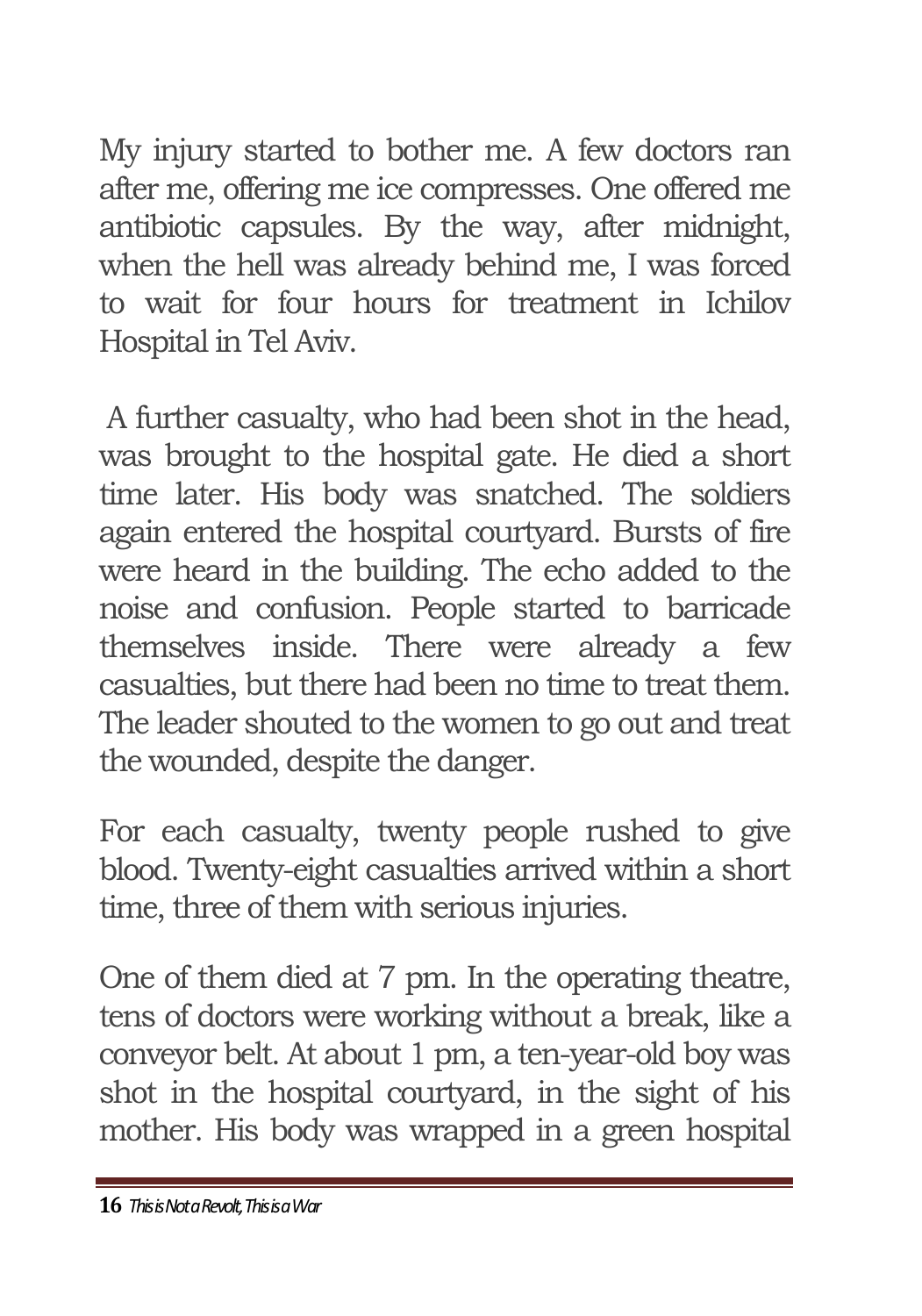sheet and placed on a wooden board, adorned with two palm fronds.

I went up to the roof. At 3:15, the aerial attack started; a helicopter circled 18 times and dropped tear gas grenades. Everyone started to cough.

Those who didn't get gas from above got it from below. Shots were heard from the direction of the helicopter. I heard the army loudspeaker announce that the hospital had been declared a closed military area. The area was attacked from three sides. The iron gates were broken down at once, and 45 minutes of shooting started. Forty Gazans were arrested. Many were injured. I saw a man running, dragging his foot.

I felt like a live target. It's good that my tape is on, I thought. At least it will be able to record how I was killed. Meanwhile, about thirty jeeps entered the hospital area, and shots were heard from all directions. Some of the injured jumped over the hospital fence into the neighbouring orchard. Others fled into the alleys between the nearby houses, into which it is hard for the army to penetrate. I heard the shouts of the mukhtars, who are being beaten with sticks.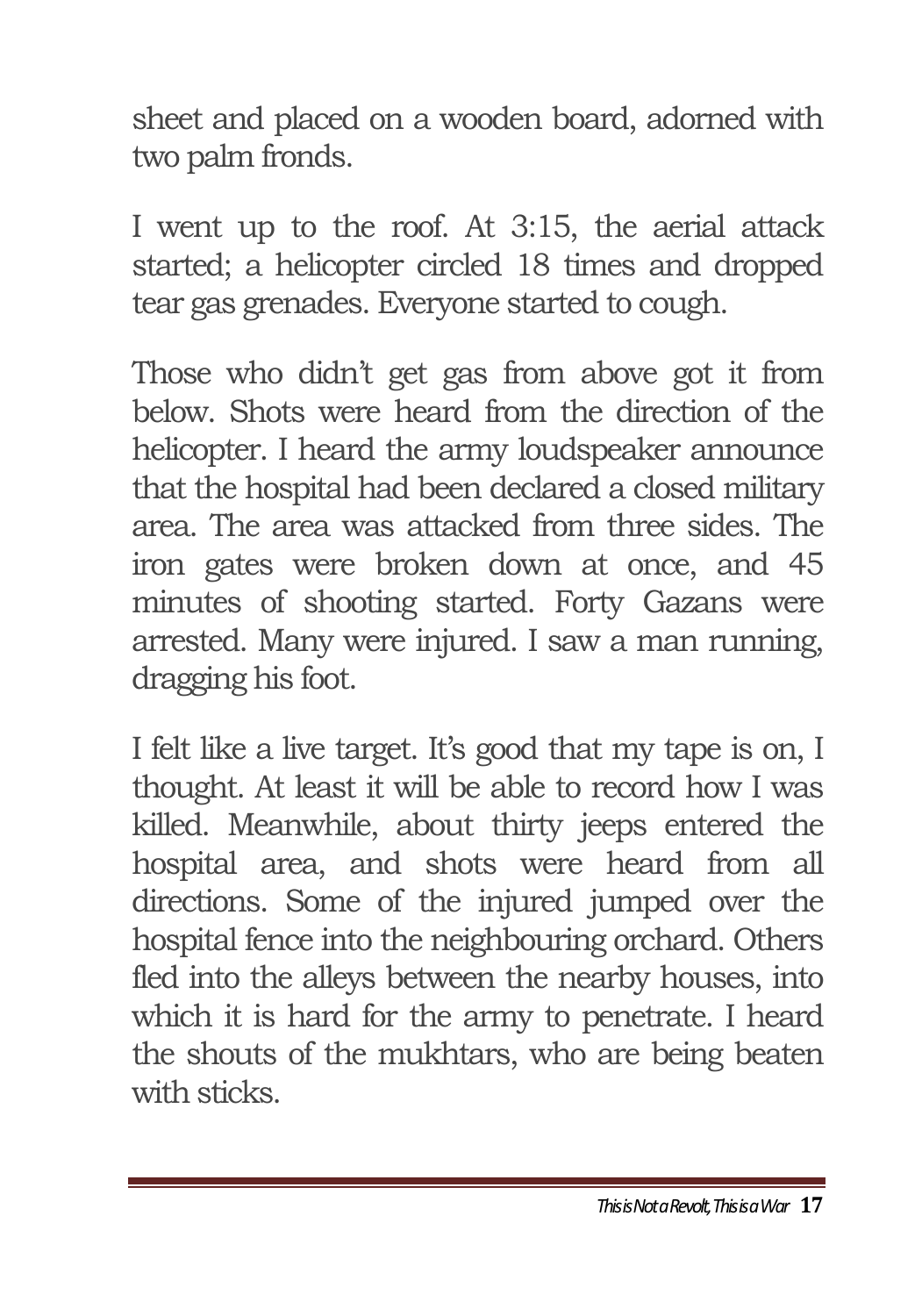I went into one of the nearby houses and dialled the Ministry of Defence, the prime minister's office. Engaged. No line. I dialled the Knesset. They told me that there was not a single Knesset member on the premises. "They are somewhere in the area, but it is impossible to get hold of them." The operator managed to get hold of Tawfiq Ziyad. "I will raise this in the Knesset," he told me. I also contacted the Red Cross. They said they would come. They didn't come. I checked my pulse. One-hundred and twenty beats per minute.

A demonstration of thousands of people from *Shati'* refugee camp reached the hospital. They had heard of the deaths. In the street, I met the doctor who had seen me when I was injured in the morning. He suggested that I rest at his house, with the help of some pills for the pain. Another doctor was sitting in his house. They both checked me. They said that perhaps I had a broken chin. At 4 pm, the curfew started. Night began to fall. The army cut off the electric supply, and the residents sat in dark homes and lit candles. In the Muslim Quarter of Jerusalem, Ariel Sharon lit the first candle of Hanukkah in his new home.

I went onto the roof of the doctor's house. All around, there were gatherings of people and burning tires. The soldiers had disappeared. The darkness,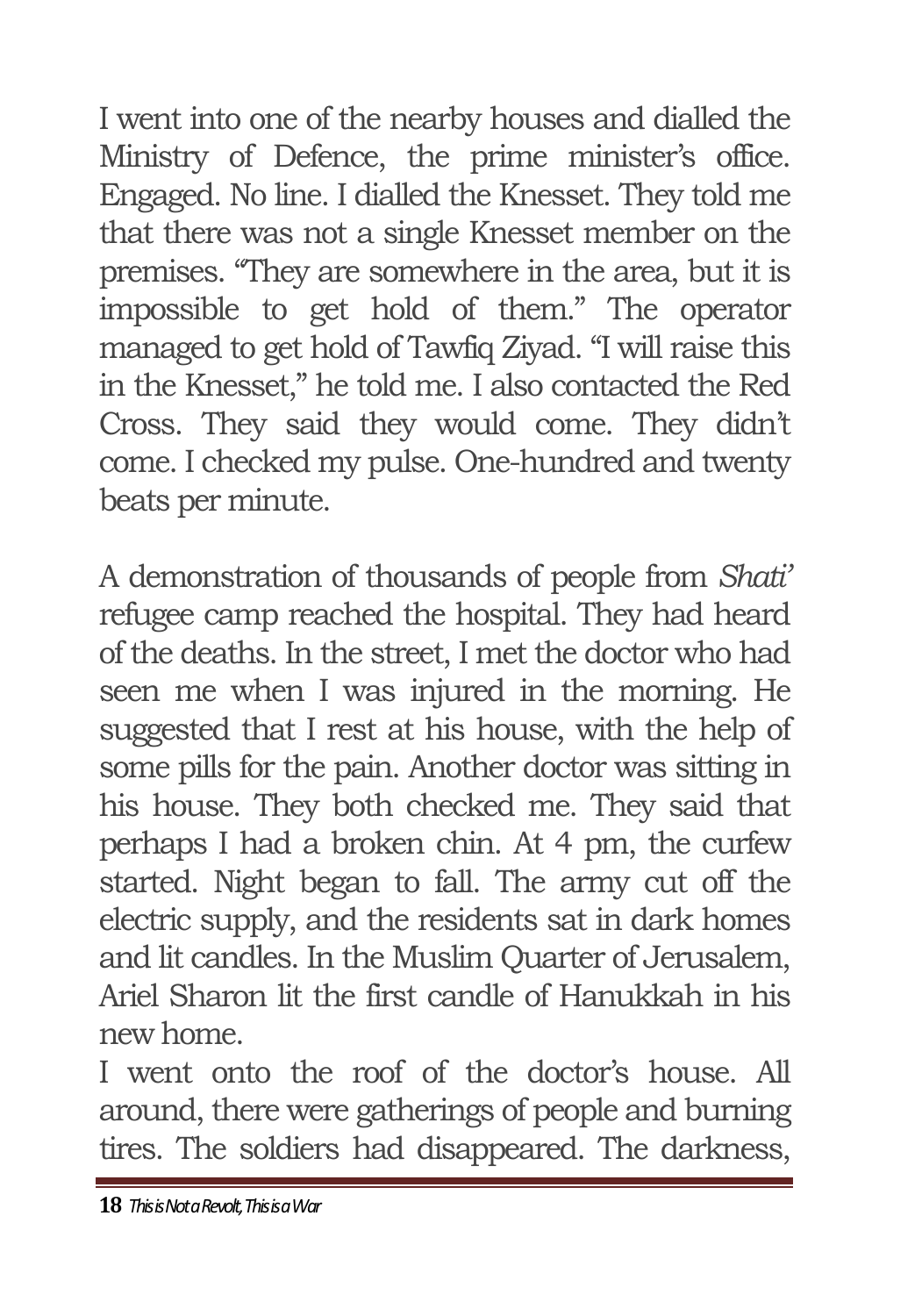say the Gazans, is the best weapon against the occupation forces. There were thousands of people in the streets. That was what the curfew looked like. I contacted the paper, seeking a way out. Two Gazans checked the terrain and told me that the main road was blocked. The doctor suggested that I slept at his place. At 9 pm, the electricity returned. "Now the stone rules the streets," they warned me. "Whoever goes out is in danger." I decided to go out.

I walked about a kilometre through the empty streets to the police station. The gate was locked. The police pulled out their guns and pointed them at me and only after they had checked my documents permitted me to enter. When the car from the military government came to take me to Eretz Junction, a few police went up to the roof of the police station in order to protect me for the ten meters I had to walk in the street to the car.

At Eretz Junction, less than ten kilometres from the centre of the events, a few drowsy reservists sat. They asked me what was going on in Gaza and how I had been injured. I told them that I had been asked to act as a referee in a basketball match between Maccabi Hebron and Hapoel Gaza. The crowd attacked me, I explained to them, and said that the referee was a son of a whore. One of the reservists